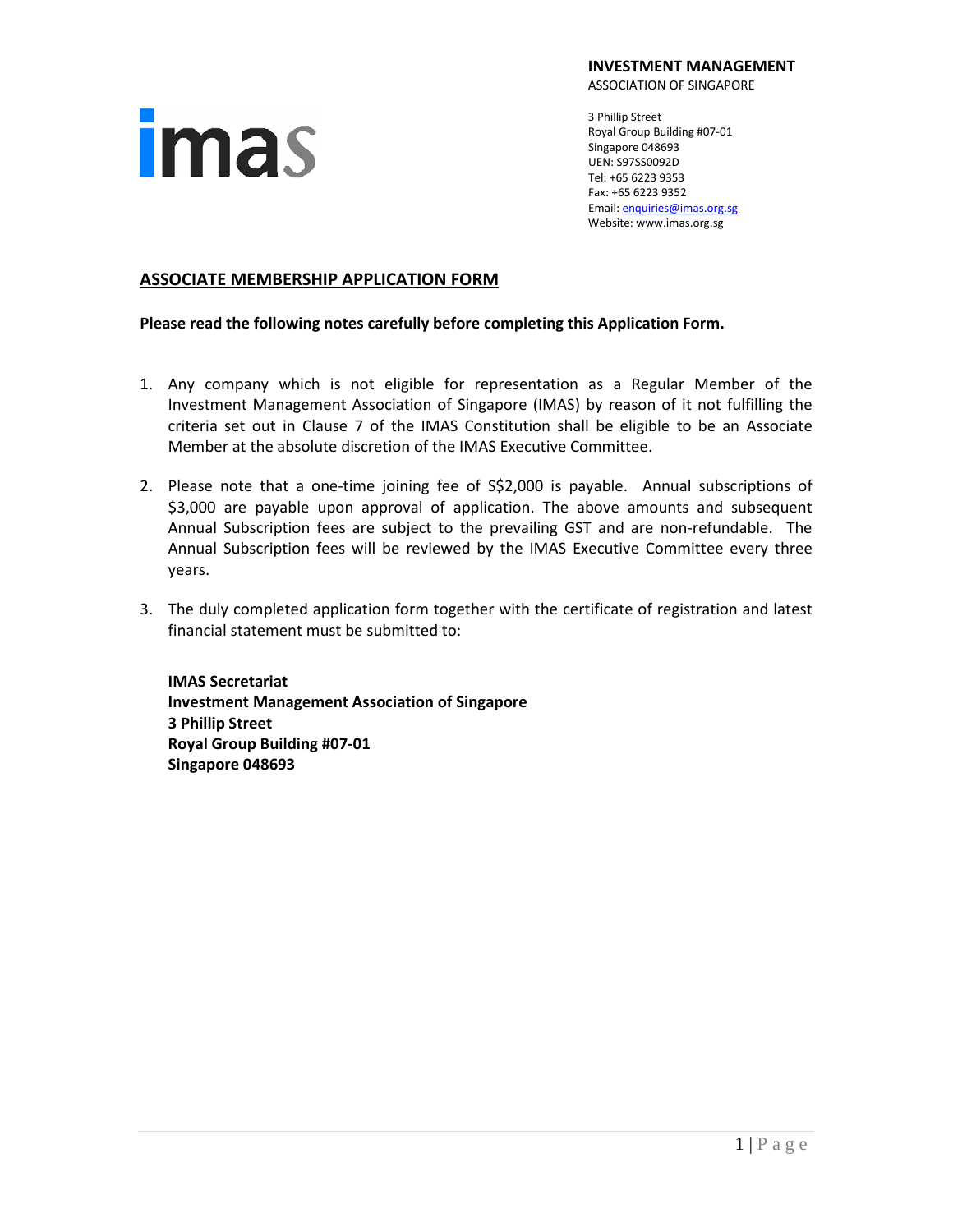

### **INVESTMENT MANAGEMENT**

ASSOCIATION OF SINGAPORE

3 Phillip Street Royal Group Building #07-01 Singapore 048693 UEN: S97SS0092D Tel: +65 6223 9353 Fax: +65 6223 9352 Email[: enquiries@imas.org.sg](mailto:enquiries@imas.org.sg) Website: www.imas.org.sg

### **Company Details**

Company Name

Registered Address

Place of Incorporation **Date of Incorporation** Date of Incorporation

### **Contact Person**

Name (Mr/Miss/Mrs/Dr)

Website **Music Community** Research Music Business Registration Number

Designation **Contact number** Contact number

Email address

### **Company Management**

| <b>List of Directors</b> | Indicate whether Executive/ Non-Executive |
|--------------------------|-------------------------------------------|
|                          |                                           |
|                          |                                           |
|                          |                                           |
|                          |                                           |
|                          |                                           |
|                          |                                           |
|                          |                                           |

### **Major Business Activities**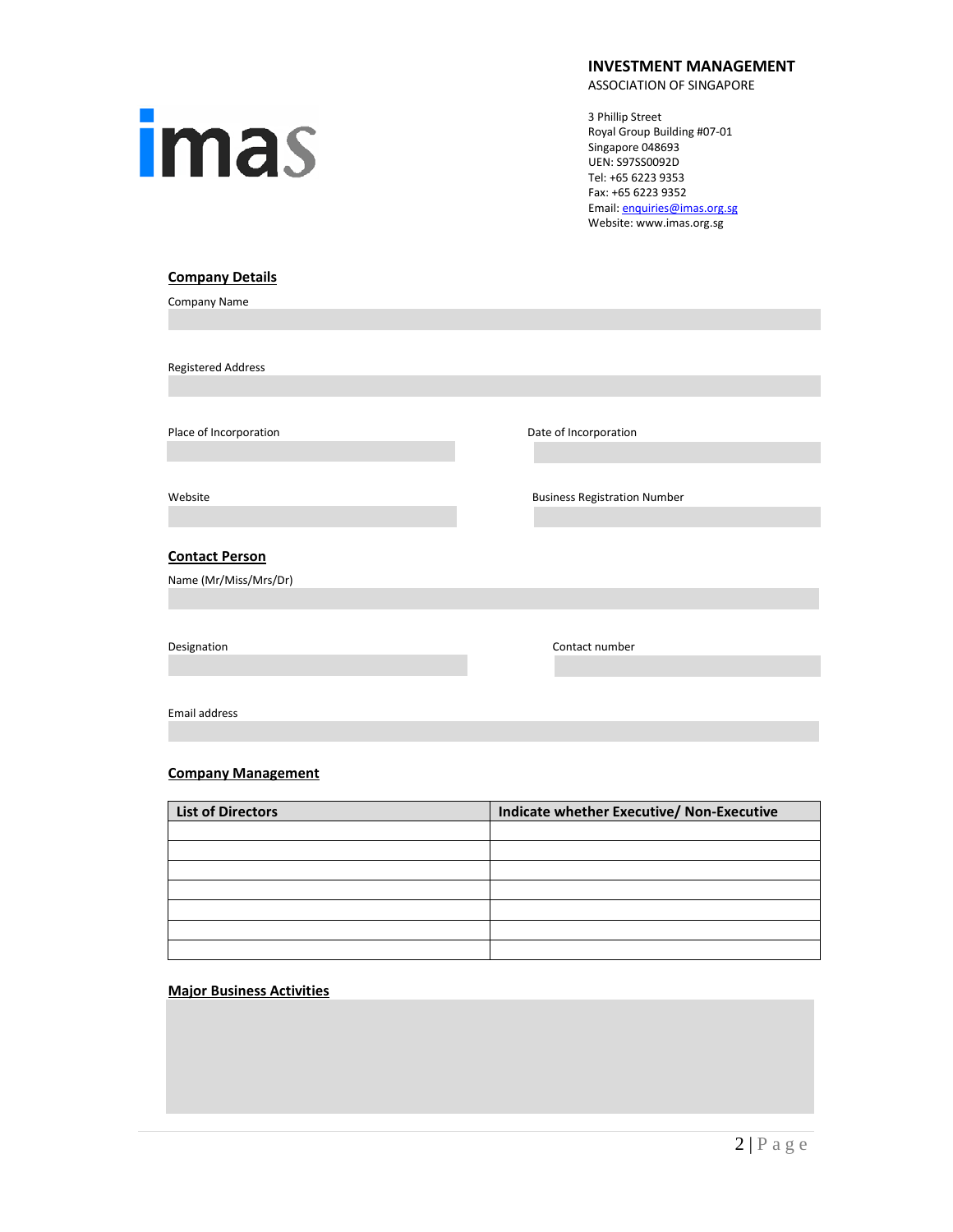# **imas**

### **INVESTMENT MANAGEMENT**

ASSOCIATION OF SINGAPORE

3 Phillip Street Royal Group Building #07-01 Singapore 048693 UEN: S97SS0092D Tel: +65 6223 9353 Fax: +65 6223 9352 Email[: enquiries@imas.org.sg](mailto:enquiries@imas.org.sg) Website: www.imas.org.sg

**Involvement in the Fund Management Industry**

**Reasons to support application for membership**

**Please set out the number of employees employed in your Company in accordance with the categories set out below.**

| <b>Position</b>              | <b>Number of Employees</b> |
|------------------------------|----------------------------|
| Management                   |                            |
| <b>Investments</b>           |                            |
| Legal/Compliance             |                            |
| <b>Office Administration</b> |                            |
| Operations                   |                            |
| Performance Measurement      |                            |
| <b>Risk Management</b>       |                            |
| Sales/Business Development   |                            |
| <b>Total</b>                 |                            |

## **Membership Directory**

a. Key contacts/all staff who wish to be on our mailing list.

| <b>Name</b> | <b>Designation</b> | <b>Email address</b> | <b>Contact No.</b> |
|-------------|--------------------|----------------------|--------------------|
|             |                    |                      |                    |
|             |                    |                      |                    |
|             |                    |                      |                    |
|             |                    |                      |                    |
|             |                    |                      |                    |